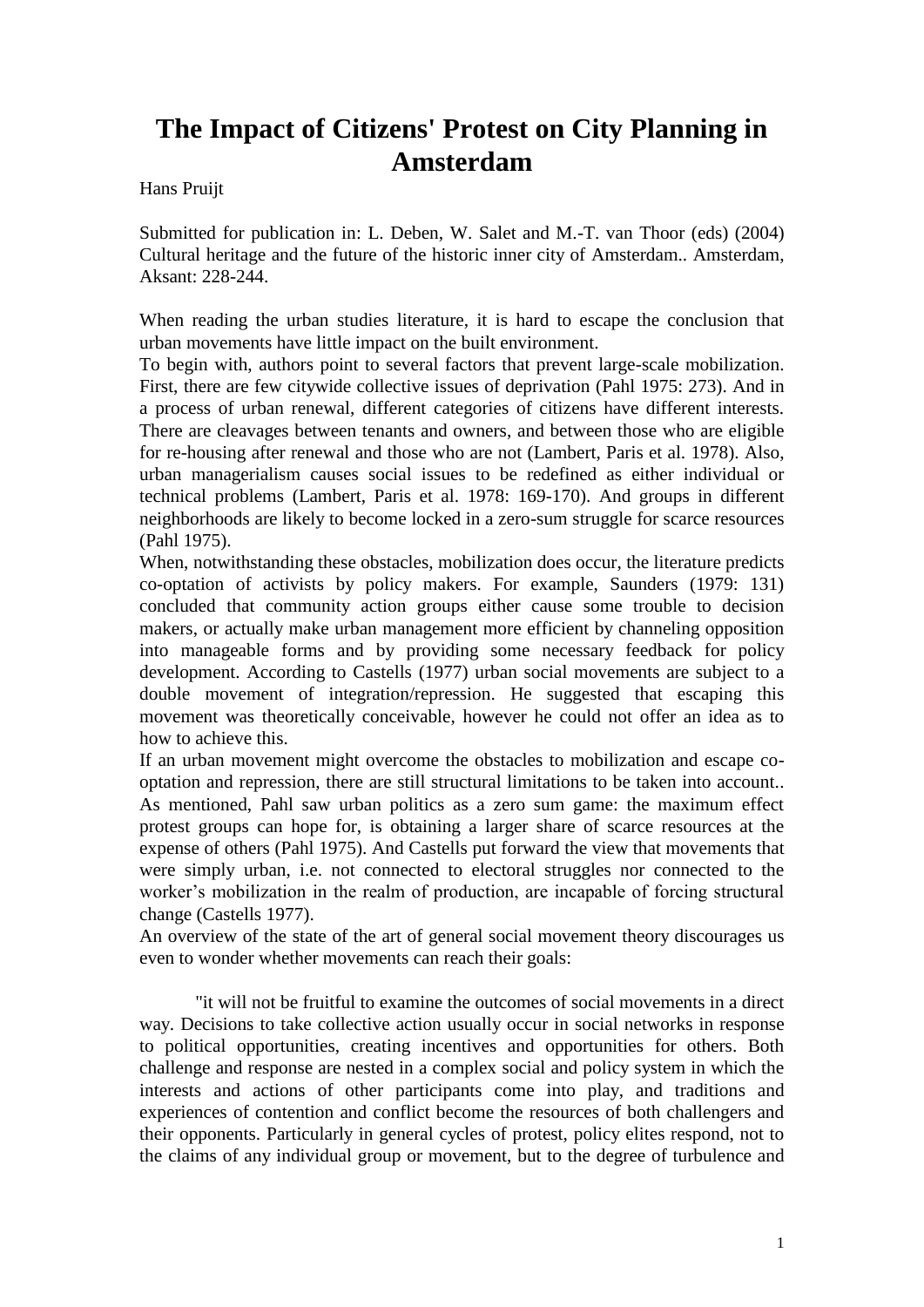to demands made by elites and opinion groups that may not correspond to the demands of those they claim to represent." (Tarrow 1994: 26)

Thus, the prediction that follows from the literature is: when citizens create an urban movement to force some change in policy, they will not achieve what they wanted. Their actions may still have an impact, but this will not correspond to the goal of the movement.

This prediction has an almost law-like character, which makes it interesting to search for "deviant cases" (Lipset 1964: 99). When such cases exist, they will give the opportunity to consider to what extent the lack of direct success is inevitable, and to see if there are special conditions or strategies that bring direct success within reach.

Such research has some potential social relevance, since it has been noted that activism, even when officials finally do what the activist wanted, tend not get credit for making a difference. This is one of the factors that can explain political apathy (Eliasoph 1998, 202-203).

Accounts of the history of city planning, and of specific cities and urban movements, offer hints that such deviant cases might exist. A famous case from the 1960s is the successful mobilization by Jane Jacobs against the planned demolition of West Greenwich Village on Manhattan (Hall 1996: 230). Hall also mentioned a successful mobilization against highway construction in San Francisco in 1964. Mobilization against the "Manhattanization" (construction of high rise buildings) of downtown San Francisco was however not successful (Brahinsky, Feldman et al. 2000).

Later also in Toronto and London plans for urban highways were cancelled (Hall 1996: 316-317).

There are some indications that Amsterdam might be a case in which mobilization made a difference in city planning. In his history of Amsterdam in the 20th century, Roegholt (1979) suggested that opposition against the construction of large buildings and urban highways was successful. And Mamadouh (1992: 228) noted that in Amsterdam, urban movements contributed to "the conquering of space for housing young people and non-family households, and a re-valuation of urban renewal areas and urban living" (Mamadouh 1992: 228). These views became incorporated in municipal anti-displacement policies (Mamadouh 1992: 229).

This paper is an attempt to see whether change in city planning in Amsterdam can be seen as a case of effective citizen's mobilization, and, if so, what can be learnt from it.

A key challenge in such a study is establishing plausible causality. For this, determining correspondence between activists' goals and final outcomes is not sufficient. The possibility has to be excluded that officials and politicians, entirely on their own, were responsible for the change (Pickvance 1976: 207-211). Actor's perceptions may be an additional source of evidence about causality (Pickvance 1976: 201). However, officials may understate the importance of citizens' actions (Eliasoph 1998). Also, such statements may be colored by public relations concerns. Politicians may claim to have listened to wishes expressed by a movement while implementing something else. Alternatively, politicians may tacitly anticipate protest, thereby hiding activists' influence (Noort 1988: 74). Temporal order is important, but one has to avoid assuming that because A happened before B, A is the cause of B (post hoc ergo propter hoc). During implementation, plans can hit obstacles other than resistance. They may lead to protesters seeing their wishes fulfilled, while at the same time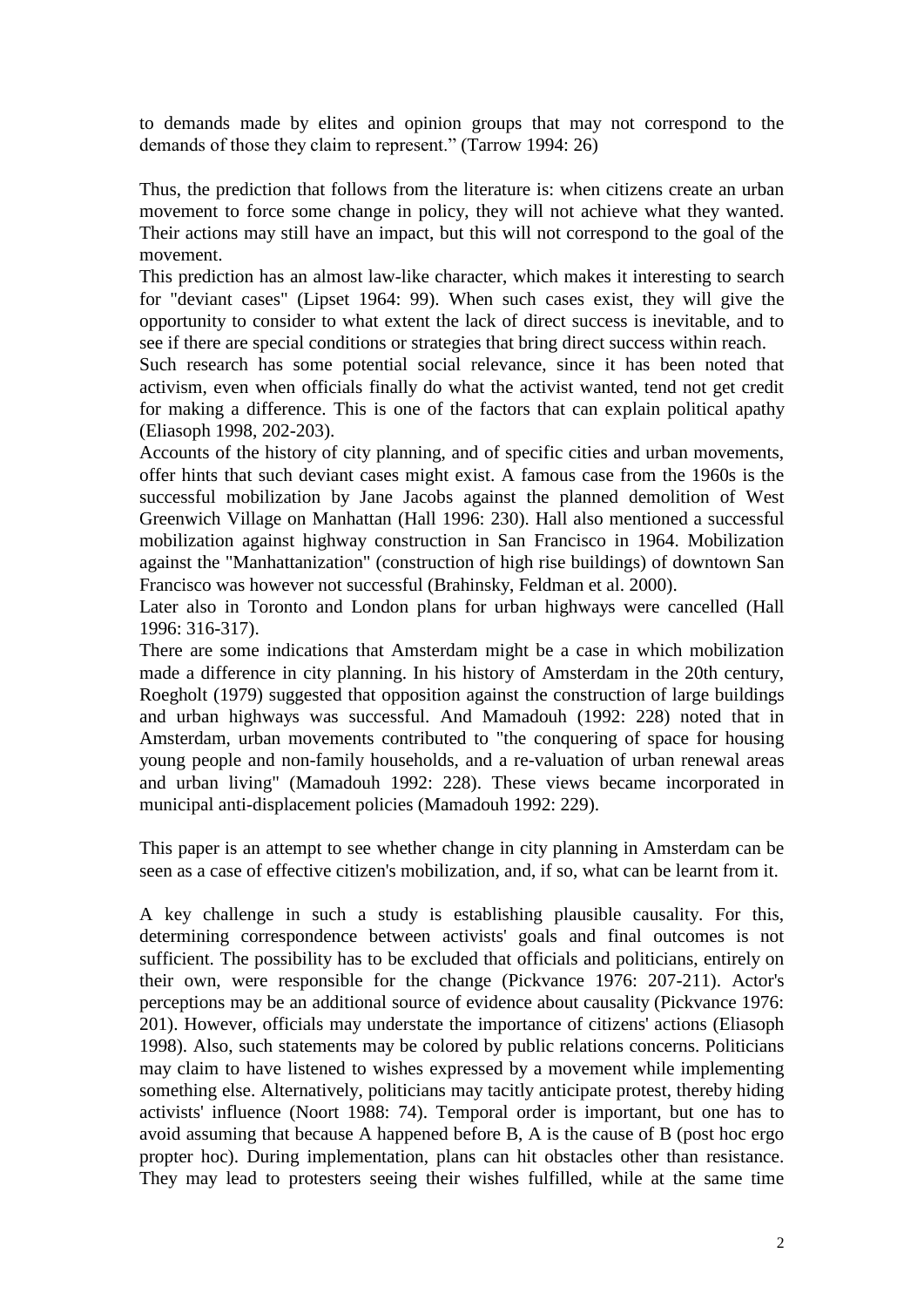protest is not the cause of this. There is no way to be certain that all relevant factors are included.

In order to try to avoid these pitfalls in establishing causality, I proceeded as follows: First I assessed how planning changed. Then I traced decision-making processes and examined effects of movement activities on the policy network. In order to prevent overestimation of the contribution of citizens' protest, I developed a scenario without protest. This scenario takes into account factors other than protest, such as preferences for office locations, costs, and the general thrust of national policy.

## **The state of planned urban transformation in 1968**

Between 1968 and 1978, city planning and the visions promulgated by city planners, changed drastically. These changes put the city on a different track towards the future. To summarize the situation of 1968 in one sentence: the key decision-makers were poised to modernize the old city (i.e. the center plus the 19e century ring) while sparing primarily the canals, canal houses and other first class monuments.

During the 1950s and 1960s the following goals dominated city planning in Amsterdam (see map 1.):

- Constructing highways through the city: in the Nieuwmarktbuurt (the east part of the central district), the Haarlemmmerhouttuinen (in the north of the central district) and across the Kinkerbuurt (the southwestern part of the 19th century ring) to the southern tip of the Jordaan (the 17th century neighborhood west of the Prinsengracht).
- Creating large (office) buildings in the Nieuwmarktbuurt, the Eastern Islands (Kattenburg, Oostenburg and Wittenburg, in the northeast of the central district).
- Expansion of the University of Amsterdam in the eastern part of the inner city.
- Development of office blocks and other "city functions" in three areas in the ring of 19th centrury working class neighborhoods: Kinkerbuurt, Pijp and around the Rhijnspoorplein. These plans imply a shift in land use away from housing. The surplus population was to be housed outside the Amsterdam conurbation (Amsterdam 1968: 68-70).
- Building a subway system reaching all corners of the inner city. In Amsterdam, planners saw the subway as a means to obtain more space for car traffic (Gemeente Amsterdam 1960, "Het stedelijk openbaar vervoer", quoted in: Aktiegroep Nieuwmarkt 1974b)
- Where land in the 19th century ring would continue to be used for housing, the density was to be lowered (Amsterdam 1968: 70).

Planning officials also supported development of large office blocks outside the areas designated for office construction. Examples are the head offices of the National Bank (Frederiksplein), the AMRO Bank (Rembrandsplein) and the ABN bank (Vijzelstraat). And from 1965 until 1970, planners of the Department of Public Works tried to change land use on Kattenburg from housing into commercial/industrial. (Noyon and al. s.d.)

This overview of the state of planned urban transformation can only serve as a starting point for examining change when it is certain that it is not based on visionary's dreams but on plans that have to be taken seriously. Reasons for taking these plans seriously are: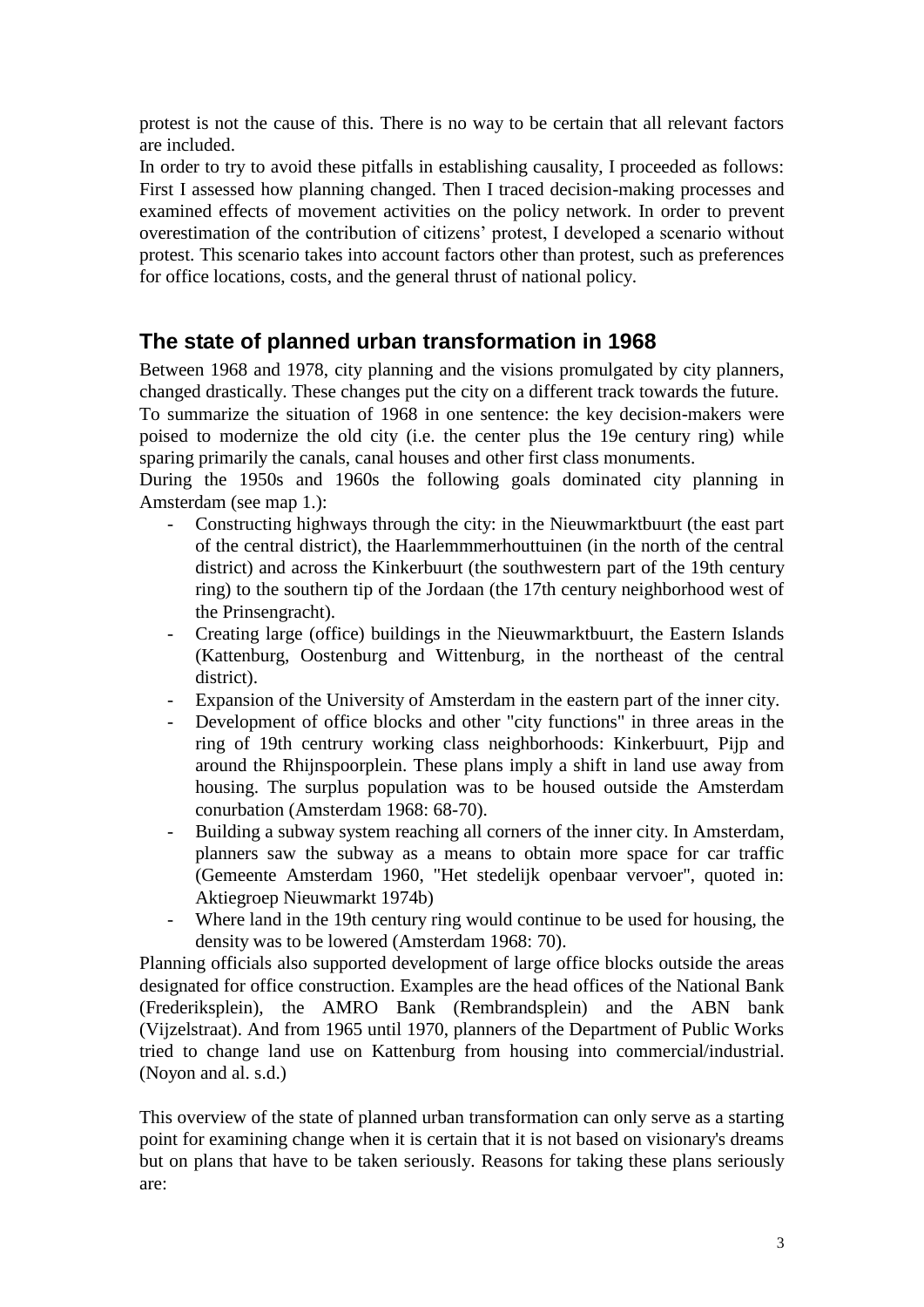- The plans originated from and were backed by the most powerful civil servants: the section of Urban Development of the Department of Public Works. This organization had played the leading role in city planning since 1950. Its top manager, ir. De Gier, admitted that he had a strong influence on political decision-making (Kaiser and Schepers 1976: 193). The alderman for Public Works had little choice but to sell the plans made by the Department of Public Works to the city government. Also, he had to take care that the city government adopted policies that he could implement through his department. He could not afford to come into conflict with his own department (Schenk 1976: 14).
- Plans that designate areas for offices and commercial space can only bear fruit when investors are interested. Because the state has no power over private investment, corporatist decision making between a small circle of city authorities and developers is necessary (Saunders 1979: 175-179). In Amsterdam, there was mutually advantageous cooperation between property developers and the city government. For example, the building company Van der Meijden helped the city in cheaply realizing low-income housing projects, and in turn was offered highly profitable projects (Bergvelt 1980). There is also semi-institutionalized consultation between officials and business leaders on city planning, for example during meetings of the "Amsterdamsche Kring" (Amsterdam Circle). This is an exclusive association of which the proceedings are confidential (Bakker, Heydra et al. 1982). By 1974, the real estate developers Van der Meijden, Caransa and the Philips Pension Funds had realized 39 projects, largely situated along the new infrastructure that had been planned. [Bijlsma et al. 1974].
- Steps were taken towards realization of the plans. See the first three columns of table 1.

### **Mobilization and framing**

The plans triggered protest and resistance from various angles. One of these angles was the conservationist tradition. Since the end of the nineteenth century their had been protests from prominent citizens against destruction of monuments and the monumental character of the inner city.

Representing a very different lifestyle and politics, there was also Provo (from provocation), a local anarchist movement. They were involved in mixing art and politics, defying the ruling powers and the police, developing playful alternative plans (such as a White Bicycle Plan for communal bicycles and a White Houses Plan for promoting squatting) and reclaiming public space. Provos opposed the policy of displacing residents ("overspill") as an unacceptable exercise of state power. They produced a shock by drawing a parallel with the deportations committed by the German occupiers ("Provo" #7, 2 February 1966).

In 1966, high-status conservationists among whom a former mayor of Amsterdam, A. J. d'Ailly, provos and other activists found each other in a joint protest against the construction of an large office building for the ABN bank in de Vijzelstraat (in the centre) (d'Ailly, Brinkgreve et al. 1967).

The planned transformation of Amsterdam implied a reduction of housing units, while at the same time the city was suffering a housing shortage. Already in 1964, this contradiction enraged a few people who were organized in a committee against the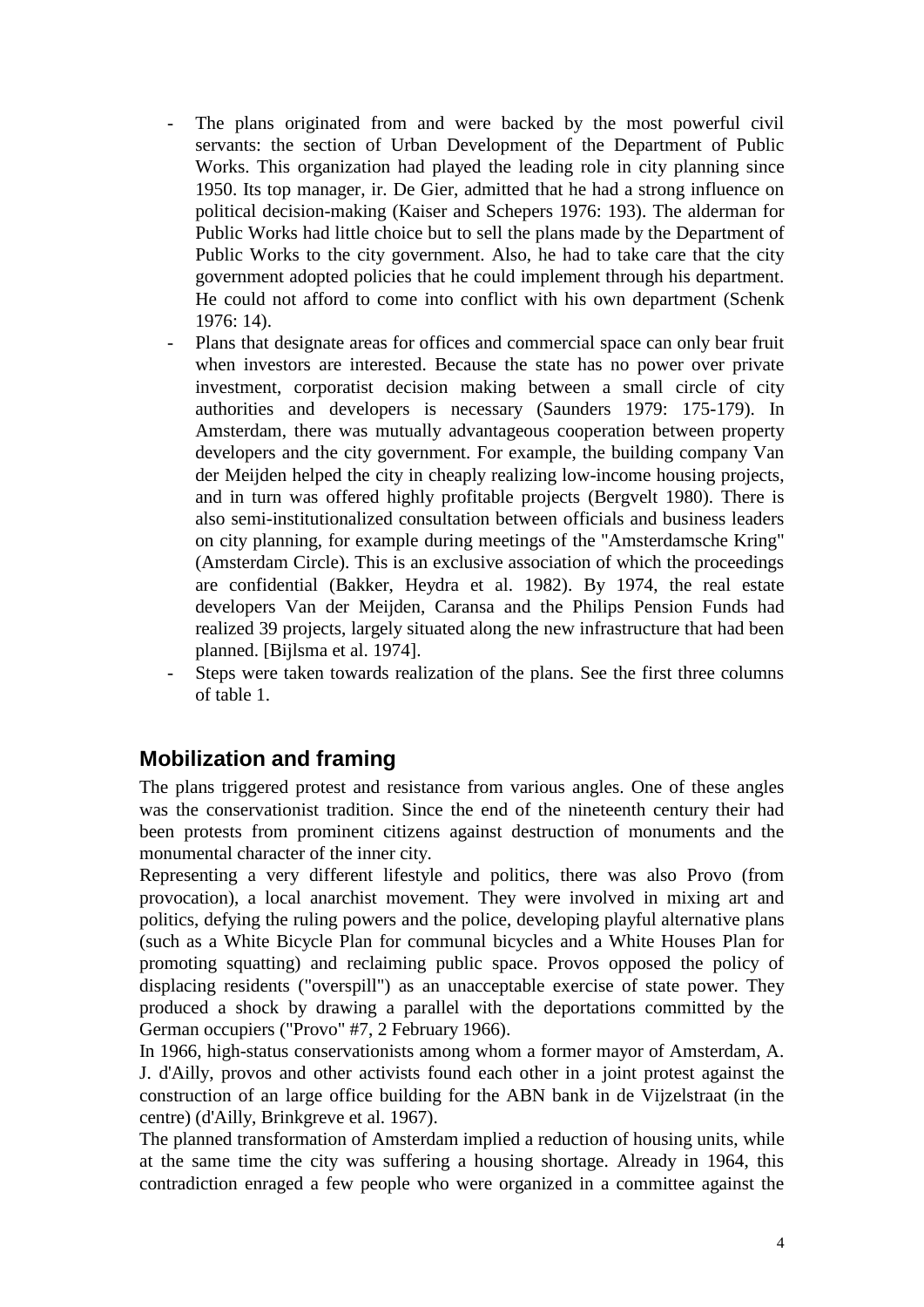housing shortage. They met with little response. However, when squatting took off in 1965, this contradiction became more and more noted.

Finally, an important development was that residents of threatened neighborhoods started to organize themselves in neighborhood groups. Squatters played an important role in this. The impending changes in land use manifested themselves in vacant buildings. The squatters who occupied those buildings took an interest in the plans that had been made for them.

Let us briefly revisit the various factors said to inhibit urban mobilization. It is true that there were few citywide collective issues of deprivation and that different categories of citizens had different interests. But this did not stop mobilization. The coherency of planning created a coherent set of issues: destruction of buildings for new infrastructure, increased traffic intensity, construction of buildings that do not fit into the scale of the city (the ABN building, for example, spans two blocks and overarches a street), decline of housing, people being forced to leave their neighborhoods or the city altogether, loss of affordable housing, commodification of public space, loss of affordable space for small businesses, demolition of monumental buildings, destruction of the social fabric of neighborhoods and making the center less of a mixed use environment and more of a central business district all are causally linked. Activists put a lot of work in connecting these problems. In this framing process, all the plans that made up the state of Amsterdam city planning in 1968 were (largely) captured by one concept: "cityvorming" (literally city formation; this word is difficult to translate although half of it is borrowed from English, probably to express that it is seen as an alien, imported development) or "grootschaligheid" ("largescaleness"; exceeding the human scale of Dutch cities). By providing a common concept to reject, framing brought broad coalitions within reach.

There was one territorial zero-sum conflict of interest. Conservationists wanted the 19e century ring of working class neighborhoods to absorb the functions that they wanted to ban from the center; they were willing to see these neighborhoods completely demolished (d'Ailly, Brinkgreve et al. 1967: 46, Roegholt 1997: 161-162). Officials did not exploit this cleavage.

It is also true that plans were presented as inevitable for technical reasons. However, activists carried out and commissioned research, for example into the quality of the foundations of houses that were condemned by planners, and drew up alternative plans. These showed that the municipal plans contained an overwhelming measure of choice. The Amsterdam urban movement was successful in what Tarrow (1994: 122- 123) called the "framing work" that consists of "inscribing grievances in overall frames that identify an injustice, attribute the responsibility for it to others and propose solutions to it".

Attempts at co-optation took place in the shape of "renewal support committees" ("saneringsbegeleidingscomité's") in the Dapperbuurt and Nieuwmarktbuurt, consisting of members of PvdA and Communist Party. These committees accepted demolition but pressed for higher financial compensation for those who were going to be displaced. More importantly, some members of political parties and middle ranking municipal workers were co-opted by the action groups. One of the results was frequent leaking of information towards the action groups.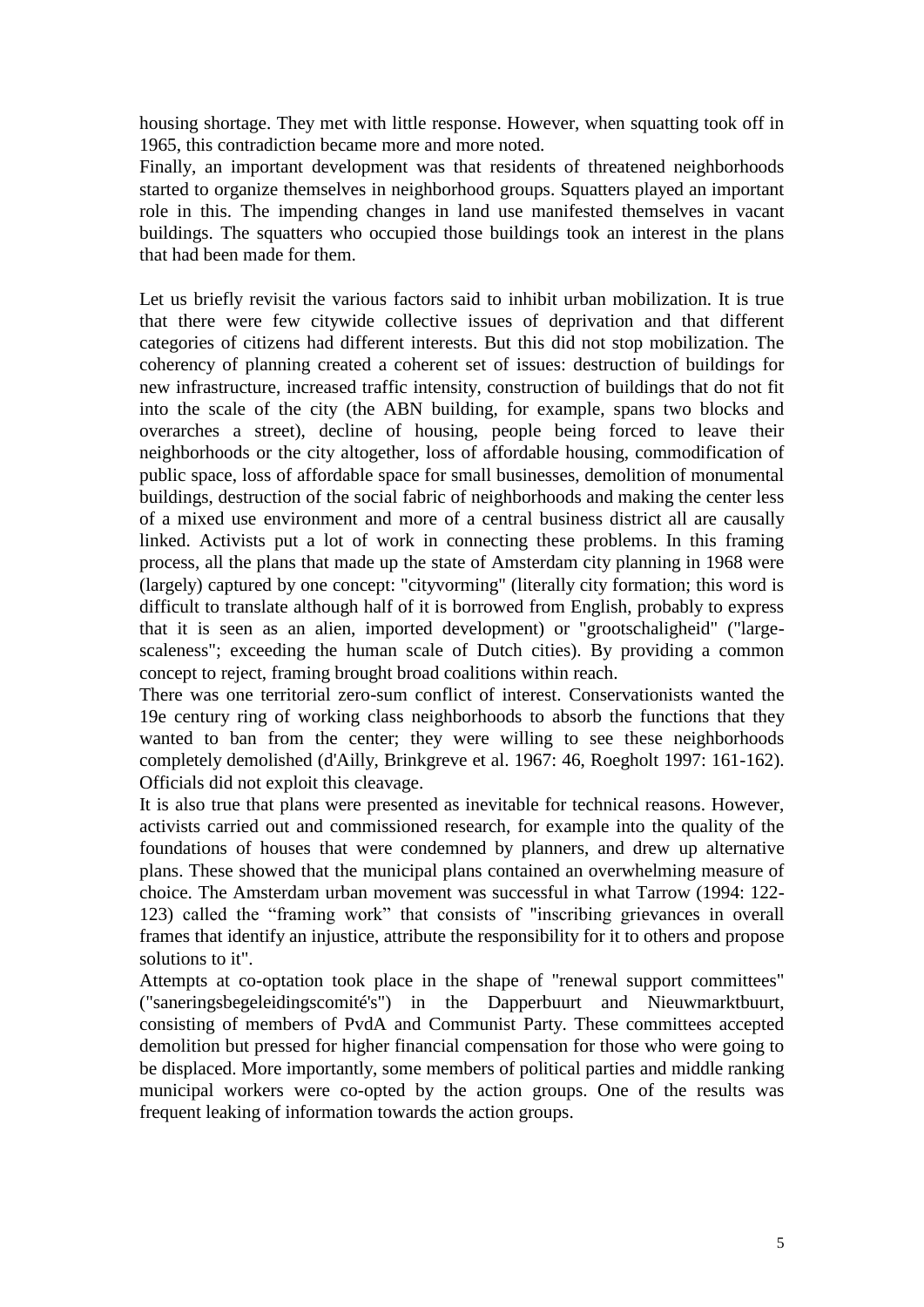## **Conflicts**

Wherever the municipality tried to implement something of the plans of 1968, conflicts with neighborhood action groups erupted. Partly, the action groups got what they wanted, plus some extra concessions. Table 1 presents an overview of these conflicts.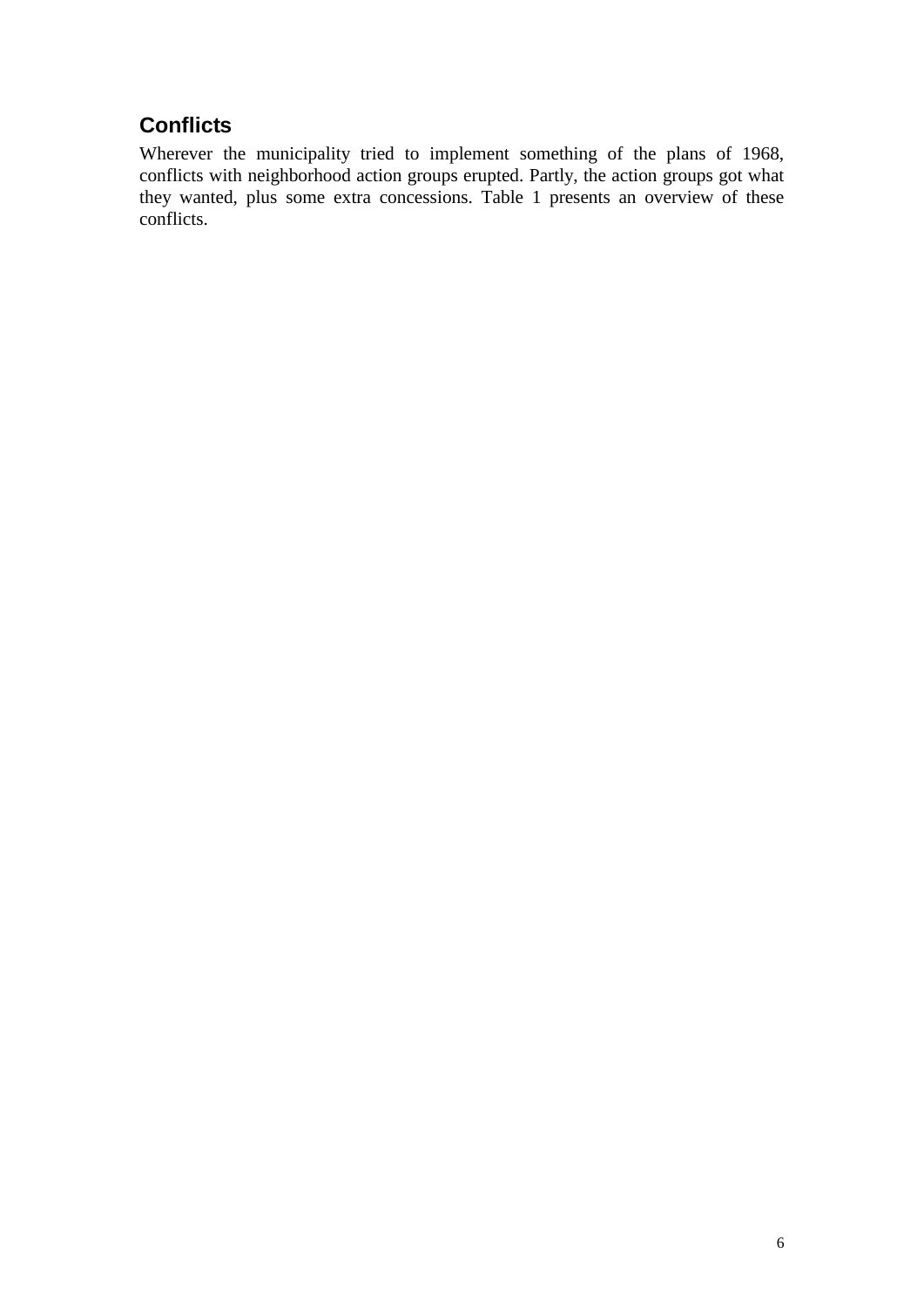#### **Table 1 Planning conflicts**

| Area/year             | Plan                                                                                               | Steps taken<br>toward<br>realization                                                                                                 | Resistance                                                                                                                                                                                                                                                             | Part plan<br>executed                                    | Part plan<br>scrapped                                                                                                             | <b>Further</b> concessions                                                                                                                                                                            |
|-----------------------|----------------------------------------------------------------------------------------------------|--------------------------------------------------------------------------------------------------------------------------------------|------------------------------------------------------------------------------------------------------------------------------------------------------------------------------------------------------------------------------------------------------------------------|----------------------------------------------------------|-----------------------------------------------------------------------------------------------------------------------------------|-------------------------------------------------------------------------------------------------------------------------------------------------------------------------------------------------------|
| Jordaan 1969          | Housing<br>reduction<br>from 8700<br>to 4080.<br>Widening<br>some streets.<br>Office<br>buildings. | Citizens'<br>participation.<br>Presentation of<br>planned<br>change to<br>residents as<br>inevitable.<br>Acquisition of<br>property. | Contacts with lower officials.<br>Lobbying with Council for Urban<br>Planning.<br>Research into residents'<br>preferences & technical and<br>planning aspects.<br>Operating squatted action center.<br>Demonstration at officials'<br>meeting.<br>Squatting.           | Nothing                                                  | All                                                                                                                               |                                                                                                                                                                                                       |
| Bickerseiland<br>1970 | Office<br>construction.                                                                            | Office building<br>"Narwal"<br>realized.                                                                                             | Petitioning.<br>Squatting and defending squatted<br>building.<br>Raising the bridges.<br>Demonstrative renovation.<br>Lodging an objection.                                                                                                                            | Office building<br>"Narwal"<br>realized.                 | Further office<br>construction.                                                                                                   |                                                                                                                                                                                                       |
| Nieuwmarkt<br>1970    | Subway.<br>Four-lane<br>road.<br>Office<br>buildings.<br>Hotel.<br>Town Hall.                      | Demolition.                                                                                                                          | Lobbying.<br>Petitioning.<br>Research.<br>Making a plan for an alternative<br>subway trajectory.<br>Squatting and defending squatted<br>buildings.<br>Stopping demolition crews.<br>Preventing cutting of trees.<br>Nailing alderman's home door<br>shut.<br>Sabotage. | Subway.<br><b>Town Hall</b><br>(combined with<br>Opera). | Four-lane<br>road.<br>Office<br>buildings,<br>including a<br>277 meter<br>long building<br>for the<br>University of<br>Amsterdam. | New Housing.<br>Creating physical<br>obstacles to highway<br>planning by strategic<br>renovation and<br>construction.<br>Ban of further<br>construction of<br>subway lines<br>(revoked in $2002^i$ ). |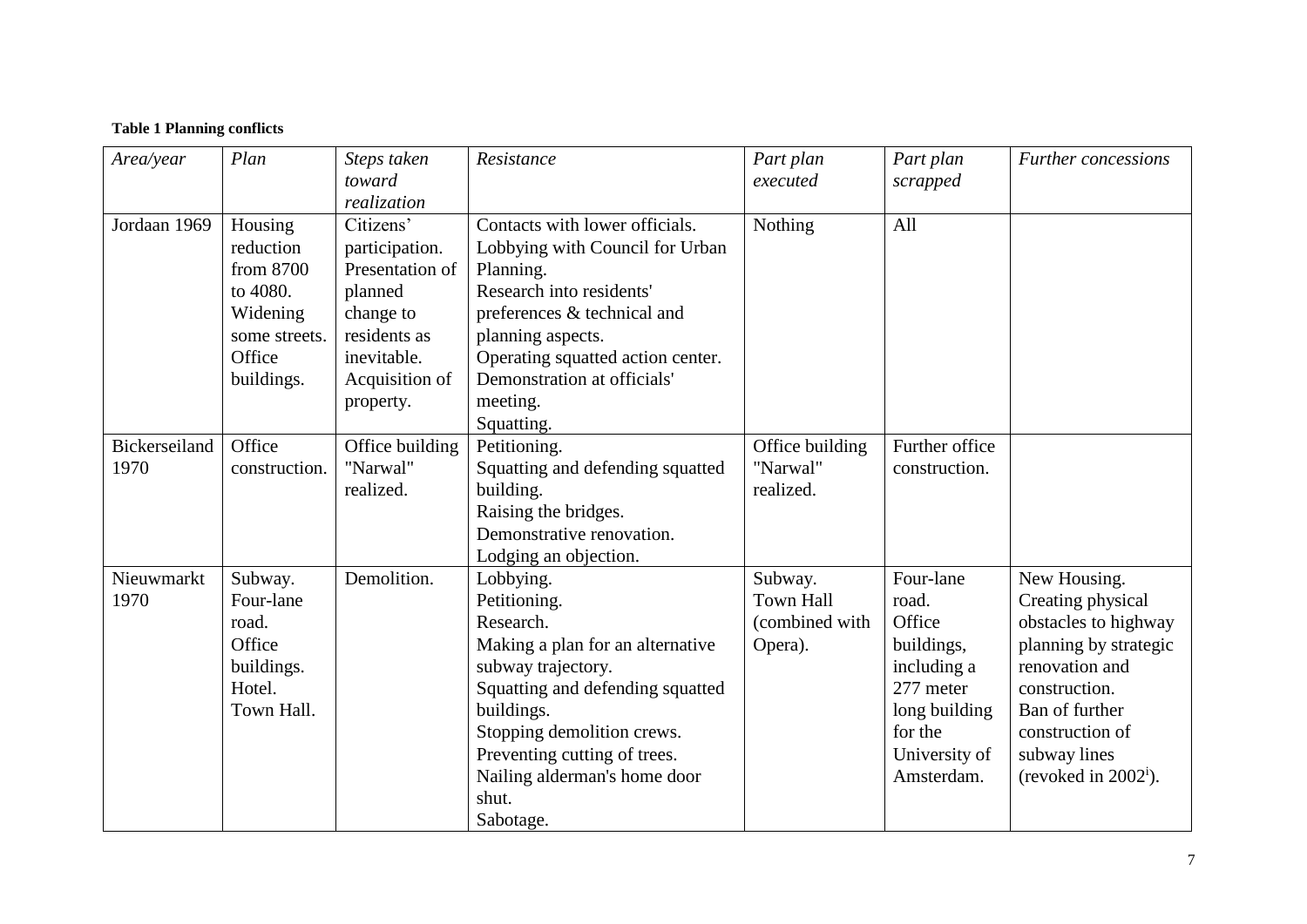| Area/year                       | Plan                                                                                                               | Steps taken<br>toward<br>realization                                                    | Resistance                                                                                                                                                                                                         | Part plan<br>executed | Part plan<br>scrapped                               | <b>Further</b> concessions                                                                                                                                                                                                                         |
|---------------------------------|--------------------------------------------------------------------------------------------------------------------|-----------------------------------------------------------------------------------------|--------------------------------------------------------------------------------------------------------------------------------------------------------------------------------------------------------------------|-----------------------|-----------------------------------------------------|----------------------------------------------------------------------------------------------------------------------------------------------------------------------------------------------------------------------------------------------------|
| Dapperbuurt<br>1970             | Total<br>demolition.<br><b>New</b><br>housing in<br>lower<br>density.<br>Shopping<br>center.<br>Market<br>smaller. | Some<br>demolition.                                                                     | Lodging objections.<br>Demonstrative tent camp.<br>Research.<br>Squatting, street barricade.<br>Seizing and publicizing municipal<br>information.<br>Painting the house of the head of<br>the building inspection. | Nothing               | Idea of total<br>demolition.<br>Shopping<br>center. | System of renewal<br>that allows residents<br>to remain in the<br>neighborhood.<br>Differentiation of<br>apartment sizes<br>brought more closely<br>in line with residents'<br>needs (more<br>apartments for one<br>and two person<br>households). |
| Kinkerbuurt<br>1969             | Office<br>buildings.<br>Reducing<br>housing<br>units by 66<br>per cent.                                            |                                                                                         | Protest by neighborhood-based<br>politicians.<br>Self-managed renovation.<br>Lobbying.<br>Making an alternative plan.                                                                                              | Nothing               | Office<br>buildings.                                |                                                                                                                                                                                                                                                    |
| Weesper-<br>zijdestrook<br>1972 | Office<br>building.                                                                                                | Demolition of<br>old office<br>building.<br>Foundations<br>laid for larger<br>building. | Legal action.                                                                                                                                                                                                      | Nothing               | Construction<br>of office<br>building<br>aborted.   | Low-income housing<br>instead of office<br>building.                                                                                                                                                                                               |

<sup>i</sup> On the basis of new technology that does no longer require demolishing everything that is in the subway's path.

-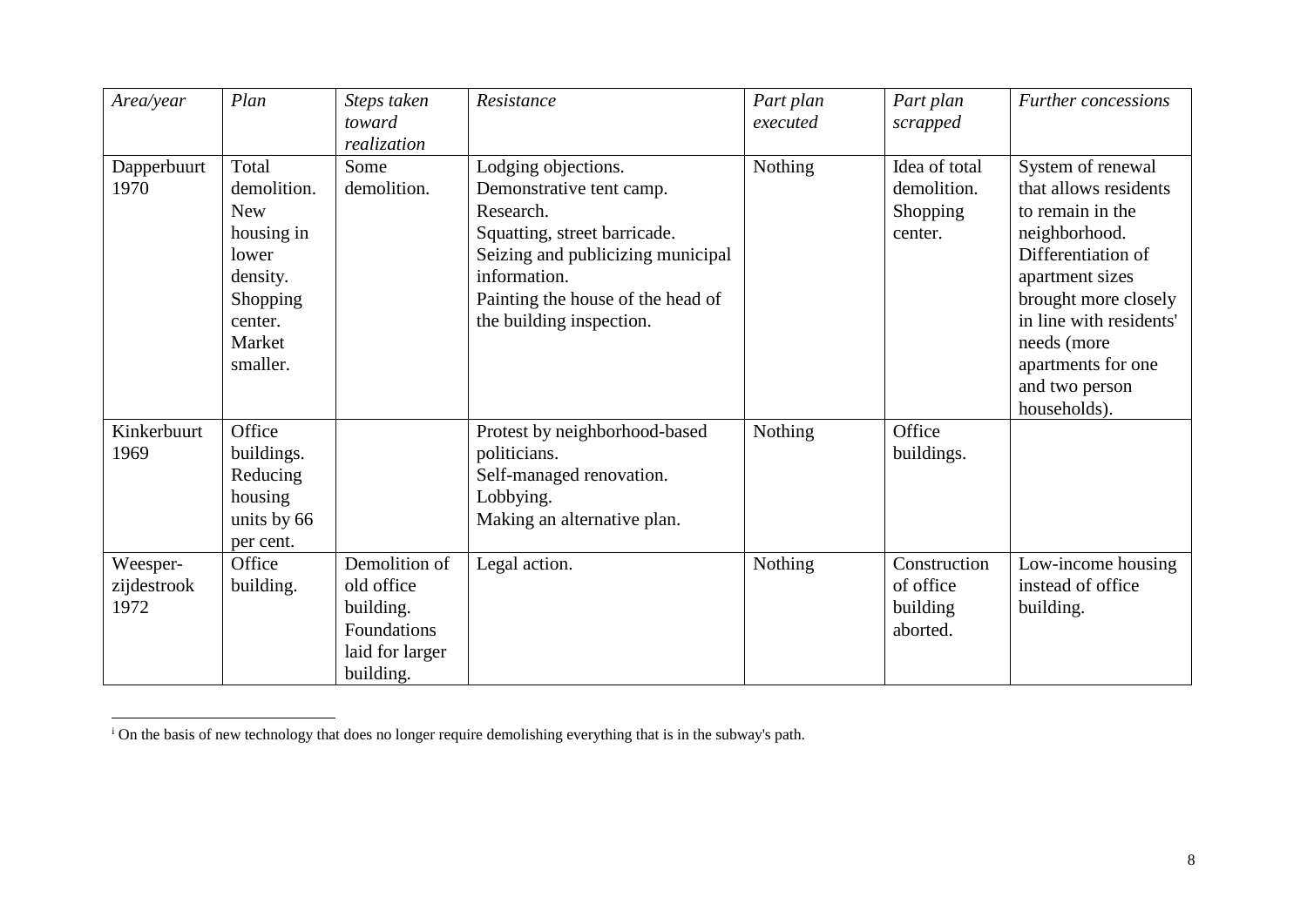Table 1 lists plans that planning managers and aldermen had enthusiastically tried to "sell", and that later were cancelled or profoundly changed (Beck 1974, Drooge and Verhulst 1976, Ottens 1979, Aktiegroep Nieuwmarkt 1974a, Aktiegroep Nieuwmarkt 1974b, Engelen 1978, Naeyé 1979, Reenen 1979, Hoekema 1978, Lange 1977, Dopper and Schilden 1983, Meinsma 1975).

Dissident PvdA (Labor Party) council members played an important role by voting against some of the proposals made by aldermen of their own party. They were supported by council members of Kabouter (anarchist movement that succeeded Provo), the Pacifist Socialist Party and opportunistic members of the VVD (right-wing liberal party). This dissidence within the PvdA can only be understood in connection with the urban movement. Individual PvdA council members were influenced by the criticisms drawn by the prevailing planning policy - which was becoming less and less self-evident. Also, key PvdA politicians came to be distrusted by some of their fellow party-members. A case in point is H. Lammers, who first supported the neighborhood group of the Bickerseiland against office building development, and then, after he had become alderman, switched to the views shared by the city planners (Amsterdams Weekblad #11). In the decisionmaking process for the list of PvdA candidates for the 1978 elections, a dissident faction that had ties with the counter movement succeeded in taking the dominant position (Brants and Praag 1979).

### **Scenario without protest**

It would be premature to see all these changes as the impact of protest. Other factors were important in frustrating the renewal plans as well.

Important factors to consider are the changes in office building investment patterns, costs and the role of national government.

As a thought experiment I will sketch a scenario without protest. The question is: would the plans, that the leading decision-makers were poised to implement in 1968, become a reality in a situation without protest?

From halfway the 1960s there is a clear trend that offices relocate from the inner city to the city's rim, and that new office buildings tend to be located at the city rim as well (Bergh, Hagendoorn et al. 1979). This trend continues up to this day. In 1999 the ABN-Amro bank (the bank that drew a large protest movement in 1966 when it build its main office in de Vijzelstraat in the city center) moved to the "South Axis", the popular location on the ring road between the city and Schiphol Airport. There, the large bank ING is building its head office as well.

Ample research has been done into the factors that determine firms' location preferences. This research showed that companies have two reasons for avoiding or wishing the leave the inner city:

- the lack of space;
- the lack of accessibility by car (Bergh and Keers 1981: 11).

The original planning of 1968 had called for traffic breakthroughs that would provide space for car traffic in the eastern part of the center, the Western Islands, the Haarlemmerhoutuinen, the southern part of the Jordaan and the Kinkerbuurt. After conflicts with activists these traffic breakthroughs were cancelled.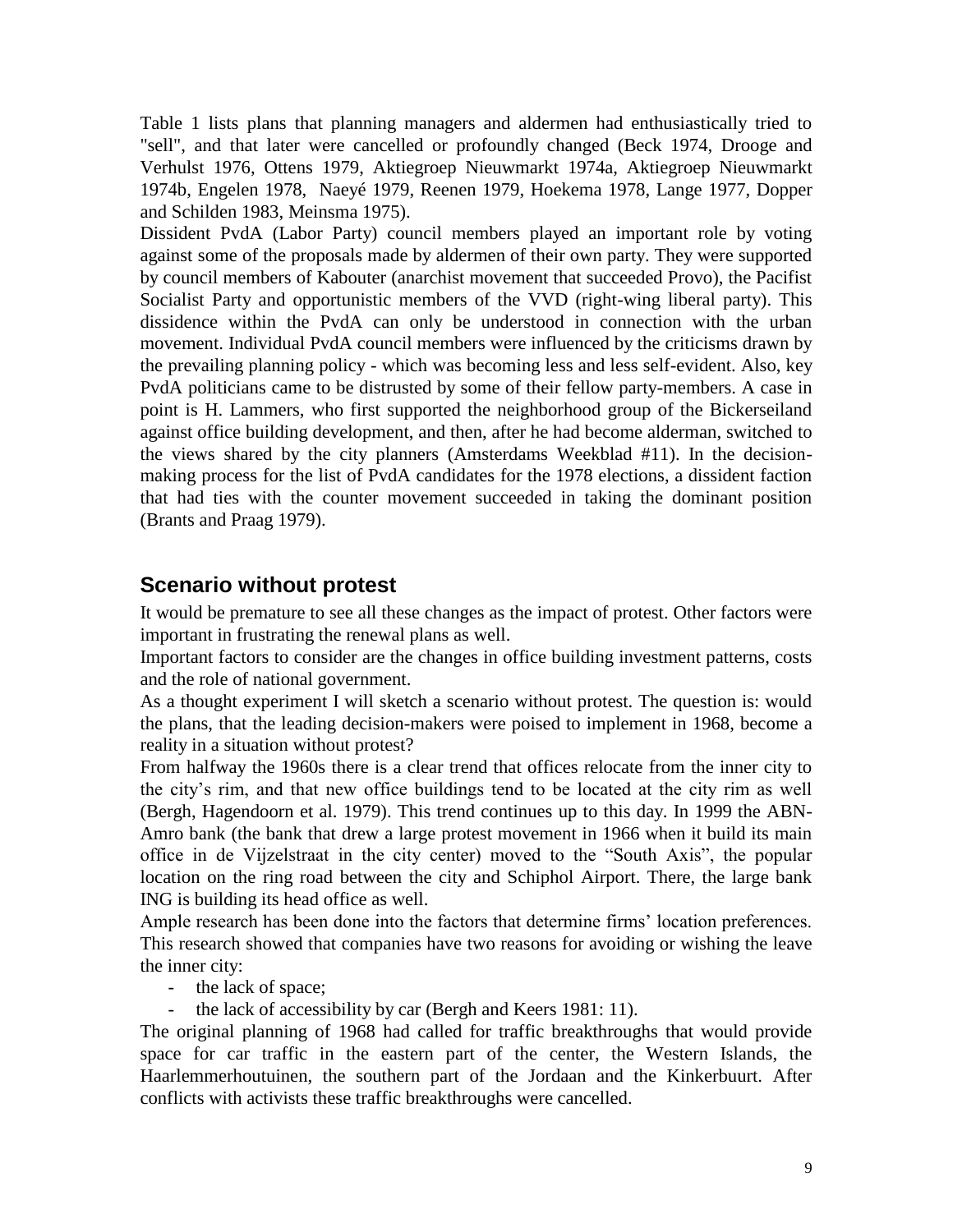Thus in a scenario without protest, four-lane urban highways make these areas easily accessible by car. Demolition of the remaining buildings provides space for new office buildings. Clearing the old buildings in these locations leads to few clashes with monument interests, assuming that monumental value is primarily attributed to canal houses. Because of the accessibility and the opportunities to obtain land, there is no lack of interest to situate office buildings in these central areas. Thus as far as the city center is concerned, in a scenario without protest, the original plans of 1968 go through.

In the 19th century ring, the difference between the scenario without protest and what happened in reality is not as pronounced as in the central district. In the scenario without protest the original plan for the Dapperbuurt is realized (the plan was to turn the neighborhood into a plane of sand, create a new street layout, and build fewer, larger and more expensive apartments, a shopping center and a much scaled-down day market). If, however, urban renewal proceeds in this way, expenditures for re-housing skyrocket. These costs of re-housing are especially high because of the policy to re-house displaced city dwellers in designated satellite towns, the so-called "overspill areas" such as Almere, Hoorn and Purmerend. This requires huge investments in services, roads and transportation systems. These costs prompt the national government to put brakes on the overspill process. This happened in reality as well, in 1976/1977 (VROM 1976). In the scenario without protest this happens somewhat earlier, because more people are displaced, causing costs to rise faster. (Conceivably, slowing down the overspill process does not necessarily mean that renewal will be focused on residents' needs. It can also lead to the development of city extension areas.)

Even in a scenario without protest, bulldozer type renewal runs into limitations. In 1975 (in the reality) the national government started inducing cities to change their policy toward maintaining and repairing buildings, and toward building according to local residents' needs (Deben and van der Weiden 1980: 55). In Amsterdam, because of protest, this change – as far as the policy for the 19e century ring is concerned – occurred already in 1972. In comparison with the scenario without protest the counter movement accelerated this change by three years. This acceleration has a lasting effect on the city because of the reflection of the policy in the built environment. In the scenario with protest, these three years is enough to raze the Dapperbuurt and rebuild it in a different pattern with large apartments.

The assessment that protest accelerated the change by three years is based on the assumption that the national policy itself is not influenced by protest, just by financial factors. However, around 1975 neighborhood based protest groups sprang up all across the country. It is to be expected that they had an influence on the national urbanization policy.

After taking, by means of a thought experiment, these three factors into account: preferences for office location, costs and national urban policy, we can conclude that between 1968 and 1978 protesters achieved the following results:

- Blocking the construction of urban highways through the historic inner city.
- Partially preventing development of large buildings at various locations in the existing city.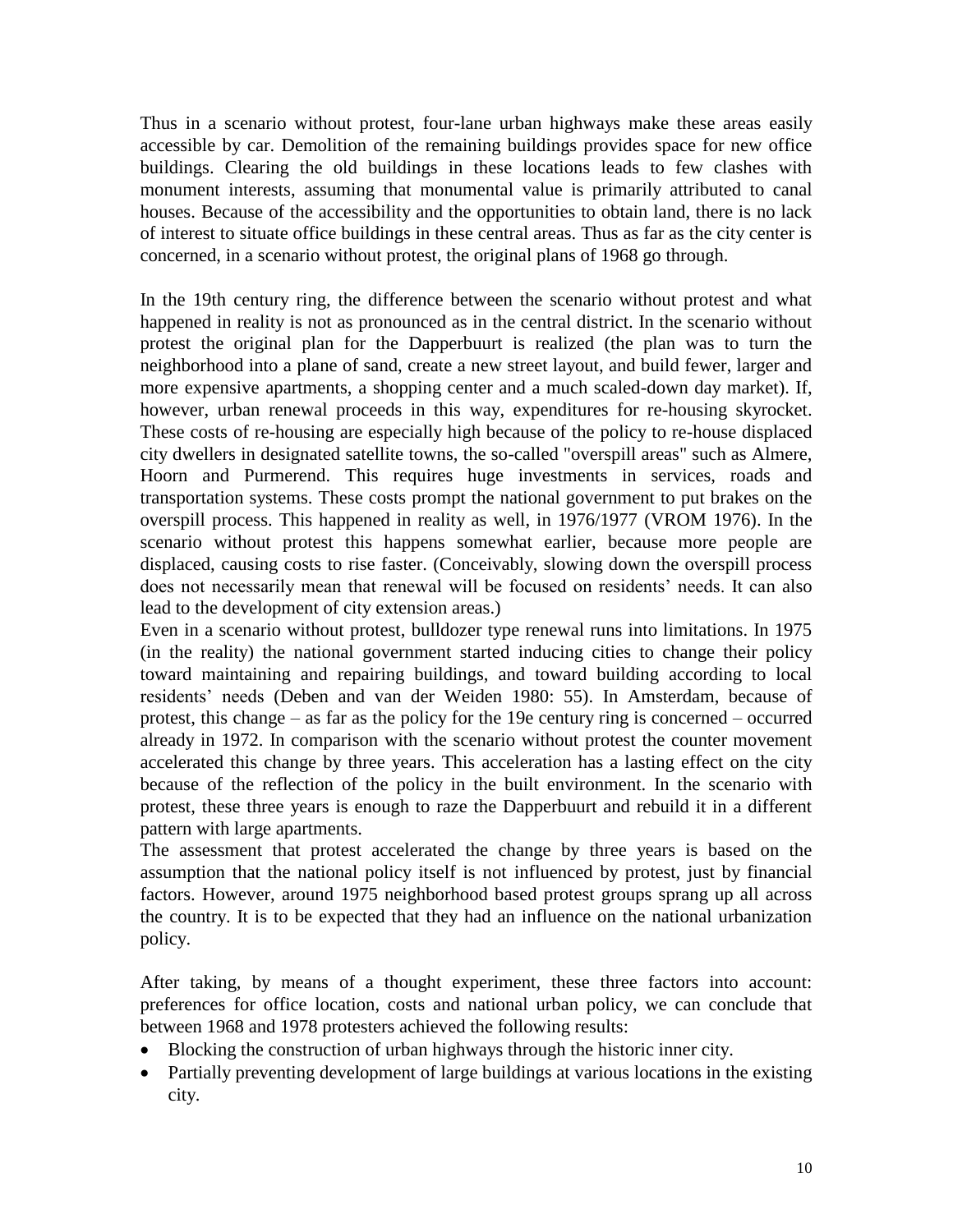- Accelerating the policy change from renewal of the 19e century ring based on complete razing and "overspill" to a type of renewal that allows more residents to remain in their neighborhoods. This means less change in the composition of the population of the old neighborhoods. The acceleration of change means that the structure of the Dapperbuurt is now much different than would have been the case without protest.
- The countermovement leveraged tensions within the Partij van de Arbeid (Labor Party) that occupied the central position in Amsterdam politics. The effect is that, in 1978, a faction that was determined to gear renewal policy towards meeting local residents' needs, and to maintain and repair buildings rather than develop highways and large buildings in the existing city took over the dominant position in the party.

## **The aftermath**

Now, we have to consider the possibility that authorities rolled back concessions given under pressure.

The risk existed, because the city planners tried to keep open the possibility of further urban highway construction. In 1972 the city council voted against the plan to build a four-lane road through the Nieuwmarkt. This road should have been the final piece of a traffic artery that runs through the center to the central station. By 1972, it had been completed up to and including the Jodenbreestraat. A decision had to be made regarding the block Zwanenburgwal/Anthoniesbreestraat, which had, except for one building, been demolished for the construction of the subway. The buildings lines of this block would determine whether it would ever be possible to extend the four-lane artery through the Nieuwmarkt. The Department of Public Affairs tried to keep the gap wide enough for a future four-lane road. When asked to design several options, they came up with only one: a wide gap (Hoekema 1978). Finally, the area was rebuilt and renovated in such a way, that only a narrow gap remains. This spot can now be seen as a monument for the urban movement. It is best experienced when one walks or cycles, going north, up along the four-lane Wibautstraat. The subway is underneath you; alongside the road are office buildings. Continue on the Weesperstraat, which is also four-lane and turn into the Jodenbreestraat. This street was widened and laid out as a four-lane road as well. On the right hand side, in the 1960s a gray concrete building was constructed, that stretched along the entire length of the street. Now it has already been demolished. At the end of the Jodenbreestraat is the Anthoniessluis, which is a very wide bridge carrying a narrow street and huge sidewalks on which tourists drink cappuccinos.

Also at the Haarlemmerhouttuinen, the Department of Public Works clung to reserving space for four-lane road, after the city council had turned the plan down.

And when the Department rejected a proposal for an alternative route for the subway that would have spared the Nieuwmarktbuurt, a variety of motives were used. One motive was never mentioned: that in the alternative plan the subway line would not arrive at the central station in the east to west direction, which would have precluded further extension to the west, although the city council had decided against this. An engineer, who worked at the subway bureau, confirmed to me that this was the real motive.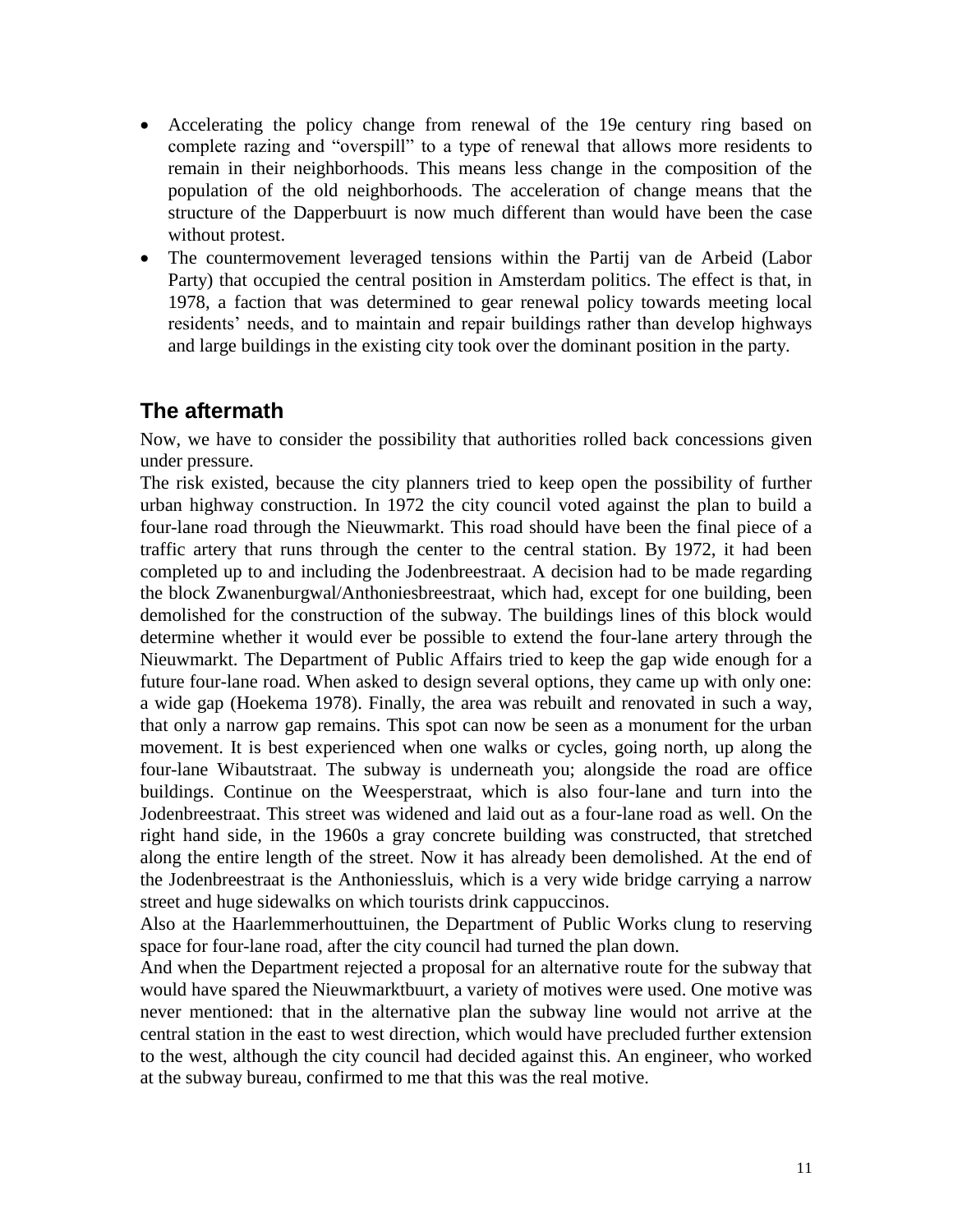A later opportunity for the planners of Public Works for providing the center with fourlane accessibility was the development of the south bank of the IJ river. After protest, this was only partly executed.

After 1978, the political opportunity structure for urban movements in Amsterdam declined. The PvdA instituted a strict party discipline, removing the opportunities for leveraging internal conflicts. The "compact city" remained the hegemonic planning model. Things that attracted the ire of activists, such as an underwater car park right in the center, were just deviations from the hegemonic model. Activists could protest, but they could not draw power from creating an alternative vision. This is because the alternative vision had become the official model. A very recent incarnation is the municipal "breeding places" policy, in which the City wants to provide sanitized, squatlike spaces in which young artists can thrive (Breek and Graad 2001).

The area of contestation became limited to deviations from the hegemonic model of the compact city; legal action tended to take the place of the battle of ideas.

Before 1978, the movement had the planning *power* of the city to mobilize against. After 1978, activists mobilized against the *powerlessness* of the city government to act against speculators. In their framing work, the squatters had to explain why they were fighting against a city government that basically wanted the same that they were pushing for.

Nevertheless, while the squatters met with increasing repression, the municipality bought two hundred of the buildings that were occupied by squatters (Duivenvoorden 2000: 323), thereby legalizing them. This created permanent housing for young people at prime locations in the inner city, bringing some variety into a gentrifying area.

## **References**

- Aktiegroep Nieuwmarkt (1974a). Aangeboden de Nieuwmarktbuurt! Leeg te aanvaarden! Amsterdam.
- Aktiegroep Nieuwmarkt (1974b). Het metrorapport van de Nieuwmarkt. Amsterdam, Aktiegroep Nieuwmarkt.
- Amsterdam, G. (1968). Voorontwerp tweede nota over de binnenstad. Amsterdam.
- Bakker, P., T. Heydra, et al. (1982). De Amsterdamsche Kring,het web van de macht. Amsterdam.
- Beck, W. (1974). Democratie in de wijken. een onderzoek naar buurtacties in Nederland. Amsterdam, Van Gennep.
- Bergh, J., J. Hagendoorn, et al. (1979). Amsterdam binnenstebuiten. Amsterdam.
- Bergh, J. and G. Keers (1981). "De binnenstad als vrijtijdscentrum." Wonen TA/BK(19): 2-18.

Bergvelt, D. (1980). Projektontwikkeling en initiatiefname in de Amsterdamse binnenstad. Amsterdam, RIGO.

- Bijlsma , A., R. Brouwers, et al. (1974). "De ontwikkelaar heeft vrij spel!" Themanummer Wonen TA/BK(oktober): 1-32.
- Brahinsky, R., C. Feldman, et al. (2000). Saving San Francisco: A 50-year chronology. The San Francisco Bay Guardian. http://www.sfbg.com/News/35/03/03chron.html.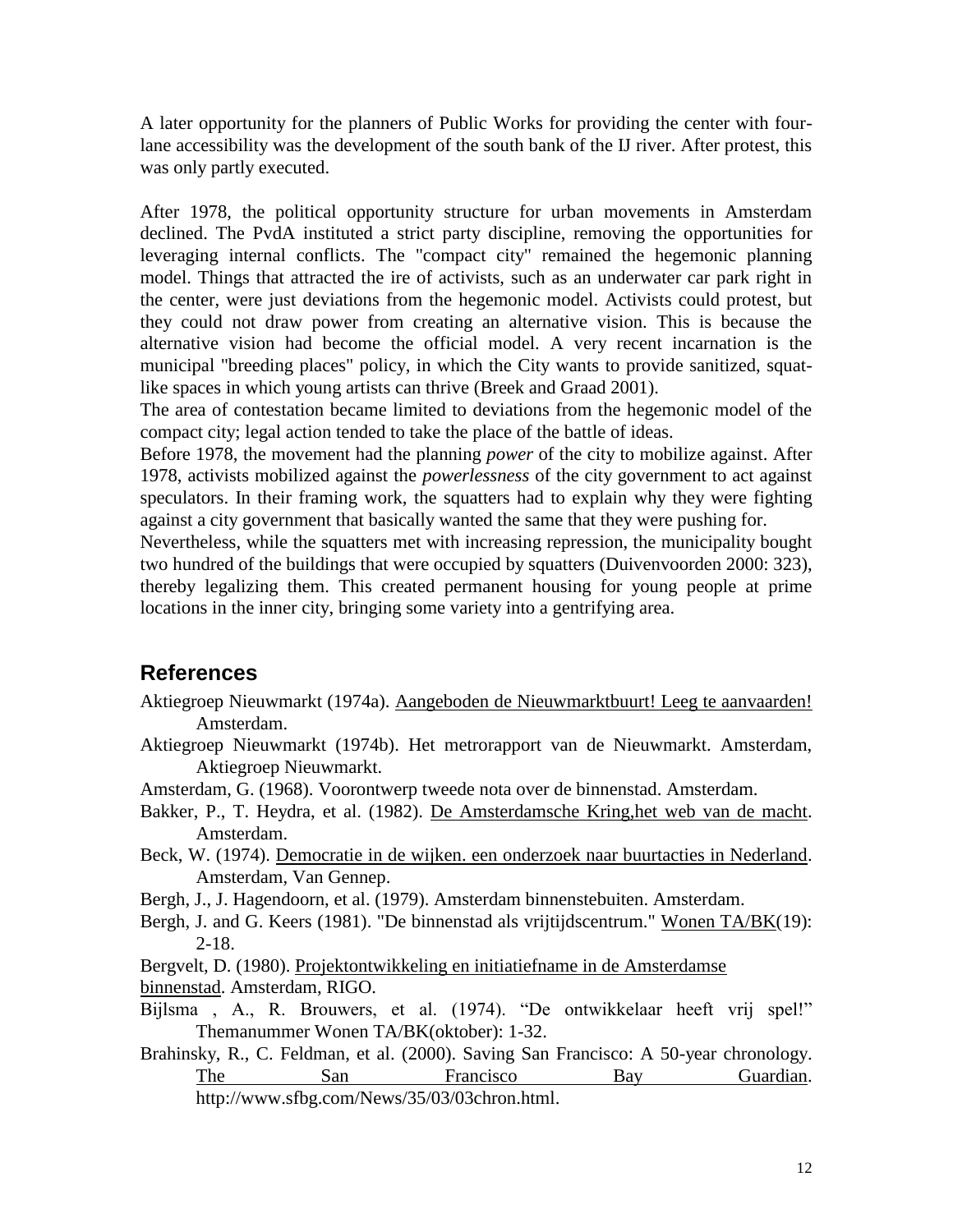- Brants, K. and P. v. Praag, Jr (1979). Titel Driestromenland in één partij : facties en fricties bij de kandidaatstelling in de Amsterdamse PvdA. Doctoraal Onderwijsgroep Politiek Gedrag in Grote Groepen. Amsterdam, Universiteit van Amsterdam.
- Breek, P. and F. d. Graad (2001). Laat duizend vrijplaatsen bloeien. Onderzoek naar vrijplaatsen in Amsterdam. Amsterdam, De Vrije Ruimte.
- Castells, M. (1977). The Urban Question. Londen, Arnold.
- d'Ailly, A. J., G. Brinkgreve, et al. (1967). Amsterdam door de BANK genomen. Amsterdam, Arbeiderspers.
- Deben, L. and J. van der Weiden (1980). Stadsvernieuwing,een sociologisch trendrapport. Deventer, Van Loghum Slaterus.
- Dopper, H. and J. v. d. Schilden (1983). Stedelijke strijd voor een beter beleid. Sociale Geografie. Amsterdam, Universiteit van Amsterdam.
- Drooge, L. v. and J. Verhulst, Eds. (1976). Bouwen voor de buurt. Moeilijkheden bij nieuwbouw in oude wijken. Amsterdam, Stichting Wonen.

Engelen, M. v. (1978). Heeft de aktiegroep de Nieuwmarkt uit de verdrukking gehaald? Leuven.

- Hall, P. (1996). Cities of tomorrow. An intelectual history of urban planning and design in the twentieth century. Updated edition. Oxford, Blackwell.
- Hoekema, A. J. (1978). De uitgespeelde gemeenteraad. Beschrijving van de invloedsverdeling bij een rooilijnbesluit in een grote gemeente. Deventer, Kluwer.
- Kaiser, A. and R. Schepers (1976). De doorbraak door de Lastage. (5 februai 1953 2 juni 1975) Een verhaal over het gemeentelijk beleid ten aanzien van de Nieuwmarktbuurt en de oostlijn van de metro en de oppositie hiertegen. Amsterdam.
- Lambert, J., C. Paris, et al. (1978). Housing policy and the state. London, Macmillan.
- Lange, E. d. (1977). Falende stadsvernieuwing in de Dapperbuurt. Amsterdam.
- Lipset, S. M. (1964). The Biography of a Research Project: Union Democracy. Sociologists at work. Essays on the craft of social research. P. E. Hammond. New York, Basic Books.
- Mamadouh, V. (1992). De stad in eigen hand. Provo's, kabouters en krakers als stedelijke sociale beweging. Amsterdam, SUA.
- Meinsma, H. (1975). De wijk in. Amsterdam, SISWO.
- Naeyé, J. (1979). De sterke arm. Amsterdam.
- Noort, W. v. (1988). Bevlogen bewegingen. Een vergelijking van de anti-kernenergie, kraak- en milieubeweging. Amsterdam, SUA.
- Noyon, R. and e. al. (s.d.). Kattenburg als ambtelijke speelbal. Sociology. Amsterdam, Universiteit van Amsterdam.
- Ottens, E. (1979). "Volkshuisvesting op een keerpunt." Wonen TA/BK(october).
- Pahl, R. E. (1975). Whose City. Harmondsworth, Penguin.
- Pickvance, C. (1977). From 'Social Base' to 'Social Force': Some Analytical Issues in the Study of Urban Protest. Captive Cities. Studies in the Political Economy of Cities and Regions. M. Harloe. London, Wiley**:** 177-186.
- Reenen, P. v. (1979). Overheidsgeweld. Amsterdam.